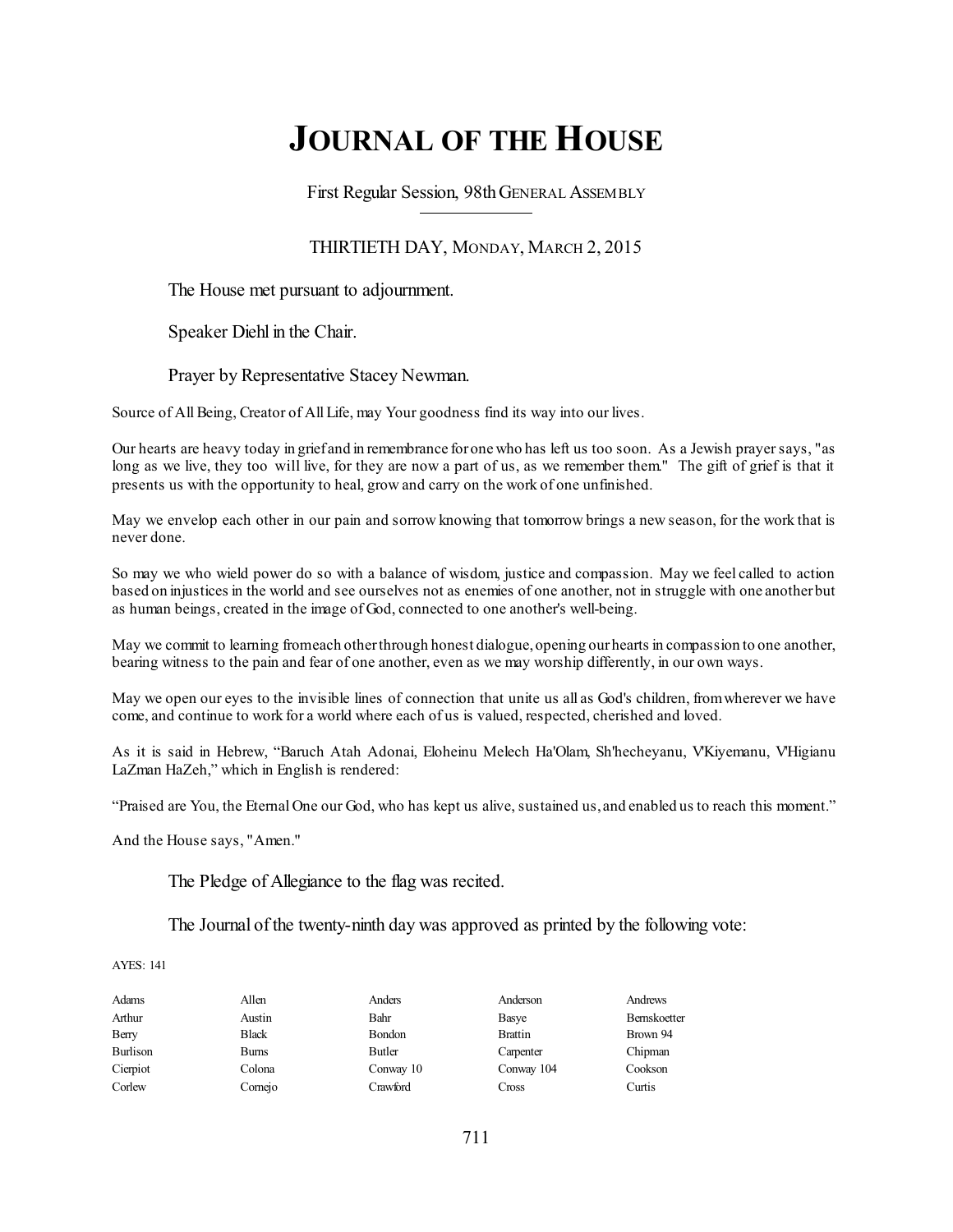| Curtman            | Davis         | Dogan           | Dohrman        | Dugger          |
|--------------------|---------------|-----------------|----------------|-----------------|
| Dunn               | Eggleston     | Ellington       | English        | Entlicher       |
| Fitzpatrick        | Fitzwater 144 | Fitzwater 49    | Flanigan       | Fraker          |
| Franklin           | Frederick     | Gannon          | Gardner        | Gosen           |
| Green              | Haahr         | Haefner         | Hansen         | Harris          |
| <b>Hicks</b>       | Higdon        | Hill            | Houghton       | <b>Hubrecht</b> |
| Hummel             | Hurst         | Johnson         | Jones          | Justus          |
| Kelley             | Kendrick      | Kidd            | King           | Kirkton         |
| Koenig             | Kolkmeyer     | Korman          | Kratky         | LaFaver         |
| Lant               | Lauer         | <b>Lavender</b> | Leara          | Lichtenegger    |
| Love               | Lynch         | Marshall        | <b>Mathews</b> | McCaherty       |
| McCann Beatty      | McCreery      | McDaniel        | McDonald       | McGaugh         |
| McNeil             | Meredith      | Messenger       | Miller         | Mims            |
| Mitten             | Montecillo    | Moon            | Morgan         | Morris          |
| Muntzel            | Neely         | Newman          | <b>Nichols</b> | Norr            |
| Otto               | Parkinson     | Peters          | Pfautsch       | Phillips        |
| Pierson            | Pietzman      | Pike            | Redmon         | Reiboldt        |
| Remole             | Rhoads        | Richardson      | Rizzo          | Roden           |
| Roeber             | Ross          | Rowden          | Rowland        | Ruth            |
| Shaul              | Shull         | Shumake         | Solon          | Sommer          |
| Spencer            | Swan          | Taylor          | Vescovo        | Walker          |
| <b>Walton Gray</b> | White         | Wiemann         | Wilson         | Zerr            |
| Mr. Speaker        |               |                 |                |                 |
|                    |               |                 |                |                 |
| <b>NOES: 000</b>   |               |                 |                |                 |

PRESENT: 000

#### ABSENT WITH LEAVE: 021

| Alferman | <b>Barnes</b> | Beard          | Brown 57 | Engler |
|----------|---------------|----------------|----------|--------|
| Hinson   | Hoskins       | Hough          | Hubbard  | Keeney |
| Lair     | May           | <b>McManus</b> | Pace     | Pogue  |
| Rehder   | Rone          | <b>Runions</b> | Smith    | Webber |
| Wood     |               |                |          |        |

VACANCIES: 001

# **SECOND READING OF HOUSE JOINT RESOLUTIONS**

The following House Joint Resolutions were read the second time:

**HJR 41**, relating to the Downsizing State Government Commission.

**HJR 42**, relating to spending transportation funds coming from state revenue.

**HJR 43**, relating to term limits for the general assembly.

# **SECOND READING OF HOUSE BILLS** - **APPROPRIATIONS**

The following House Bill was read the second time:

**HB 14**, to appropriate money for supplemental purposes for the several departments and offices of state government, and for the payment of various claims for refunds, for persons, firms, and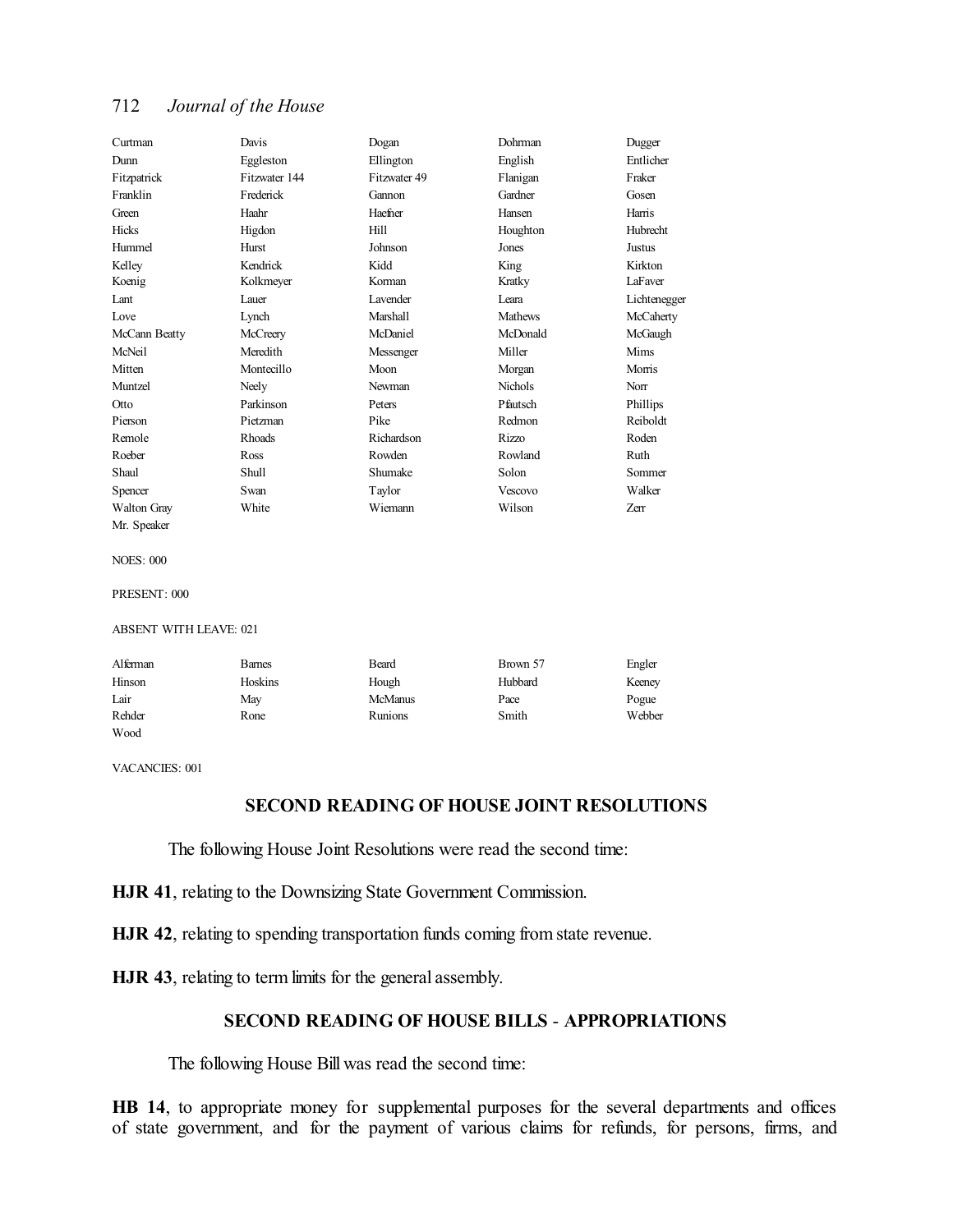corporations, and for other purposes, and to transfer money among certain funds, from the funds designated for the fiscal period ending June 30, 2015.

## **SECOND READING OF HOUSE BILLS**

The following House Bills were read the second time:

- **HB 1068**, relating to long-term care facilities.
- **HB 1069**, relating to the Missouri Quality Home Care Council.
- **HB 1070**, relating to the office of military advocate.
- **HB 1071**, relating to regulations resulting from presidential executive orders.
- **HB 1072**, relating to investigational drug trials.
- **HB 1073**, relating to child care assistance.
- **HB 1074**, relating to the office of the child advocate.
- **HB 1075**, relating to taxes on transient guests to fund the promotion of tourism.
- **HB 1076**, relating to motorboat noise level limits.
- **HB 1077**, relating to pain management clinics.
- HB 1078, relating to the release of sexually violent offenders.
- **HB 1079**, relating to the Show Me Green sales tax holiday.
- **HB 1080**, relating to the carrying of concealed firearms on public transportation systems.
- **HB 1081**, relating to MO HealthNet benefits.
- **HB 1082**, relating to public mass transportation sales taxes.

## **SECOND READING OF SENATE BILLS**

The following Senate Bills were read the second time:

- **SB 68**, relating to boards of directors for industrial development corporations.
- **SB 82**, relating to long-term care facilities.
- **SB 110**, relating to the board of curators of the University of Missouri.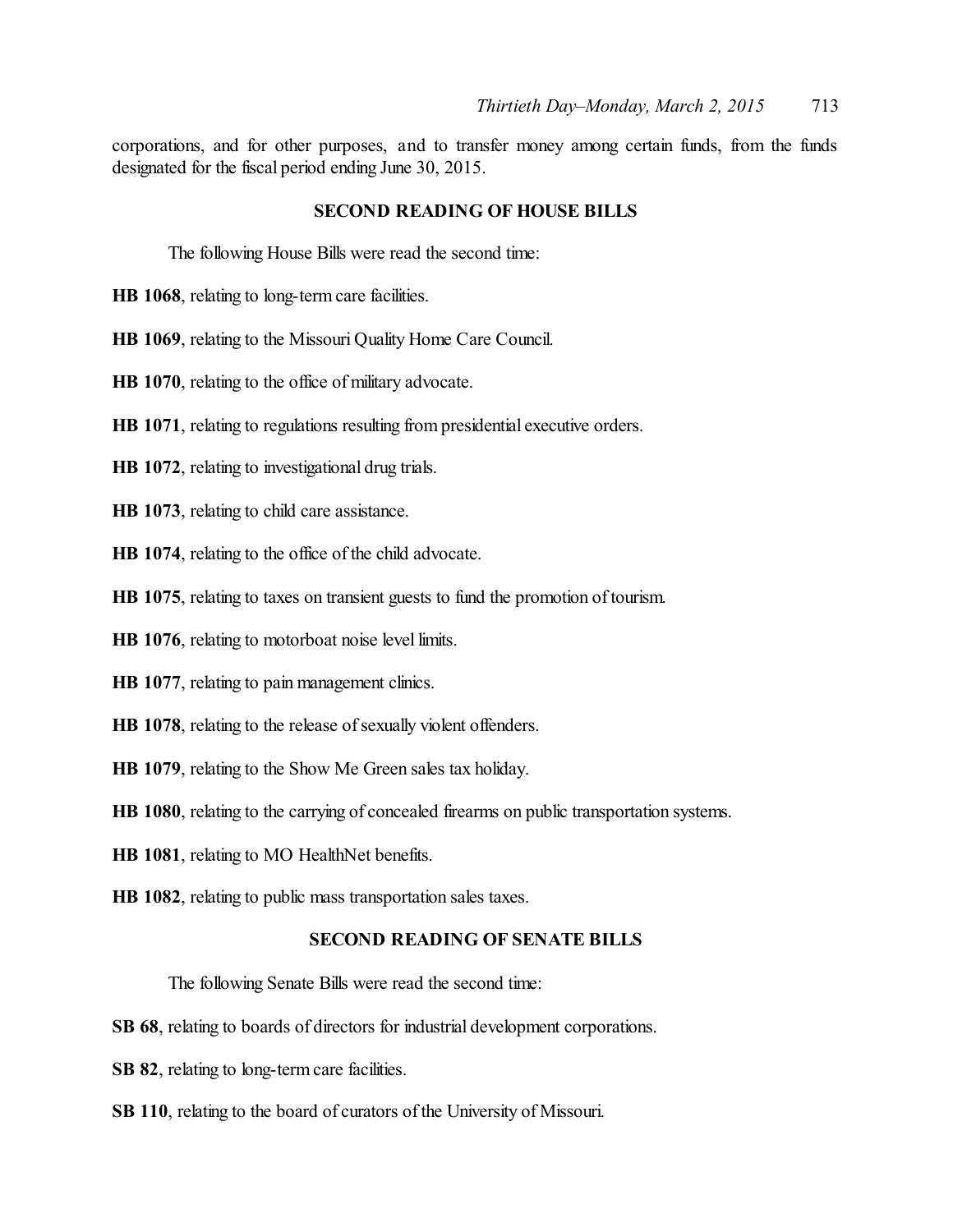**SB 113**, relating to references to higher education statutes that were previously repealed.

**SS SCS SB 115**, relating to limitations on income tax credits or refunds.

**SB 116**, relating to school district residency for children of certain military members.

**SB 148**, relating to corporate registration reports for farm corporations.

**SS SCS SB 174**, relating to the Missouri Achieving a Better Life Experience program.

**SB 205**, relating to insurance holding companies.

# **COMMITTEE REPORTS**

## **Committee on Emerging Issues**, Chairman Haahr reporting:

Mr. Speaker: Your Committee on Emerging Issues, to which was referred **HB 462**, begs leave to report it has examined the same and recommends that it **Do Pass**, and pursuant to Rule 27(7) be referred to the Select Committee on General Laws.

## **Committee on Emerging Issues in Education**, Chairman Rowland reporting:

Mr. Speaker: Your Committee on Emerging Issues in Education, to which was referred **HB 499**, begs leave to report it has examined the same and recommends that it **Do Pass with House Committee Amendment No. 1**, and pursuant to Rule 27(5) be referred to the Select Committee on Education.

#### *House Committee Amendment No. 1*

AMEND House Bill No. 499, Page 1, Section 171.021, Line 8, by inserting after the word, "**Flags** " the words, "**of the UnitedStates of America**"; and

Further amend said bill by amending the title, enacting clause, and intersectional references accordingly.

Mr. Speaker: Your Committee on Emerging Issues in Education, to which was referred **HB 637**, begs leave to report it has examined the same and recommends that it **Do Pass with House Committee Amendment No. 1**, and pursuant to Rule 27(5) be referred to the Select Committee on Education.

#### *House Committee Amendment No. 1*

AMEND House Bill No. 637, Page 6, Section 163.031, Line 181, by removing the numbers "**2015-2016**" and inserting in lieu thereof the numbers "**2016-17**"; and

Further amend said bill, page, and section, Line 182, by removing the numbers "**2014-2015**" and inserting in lieu thereof the numbers "**2014-15**"; and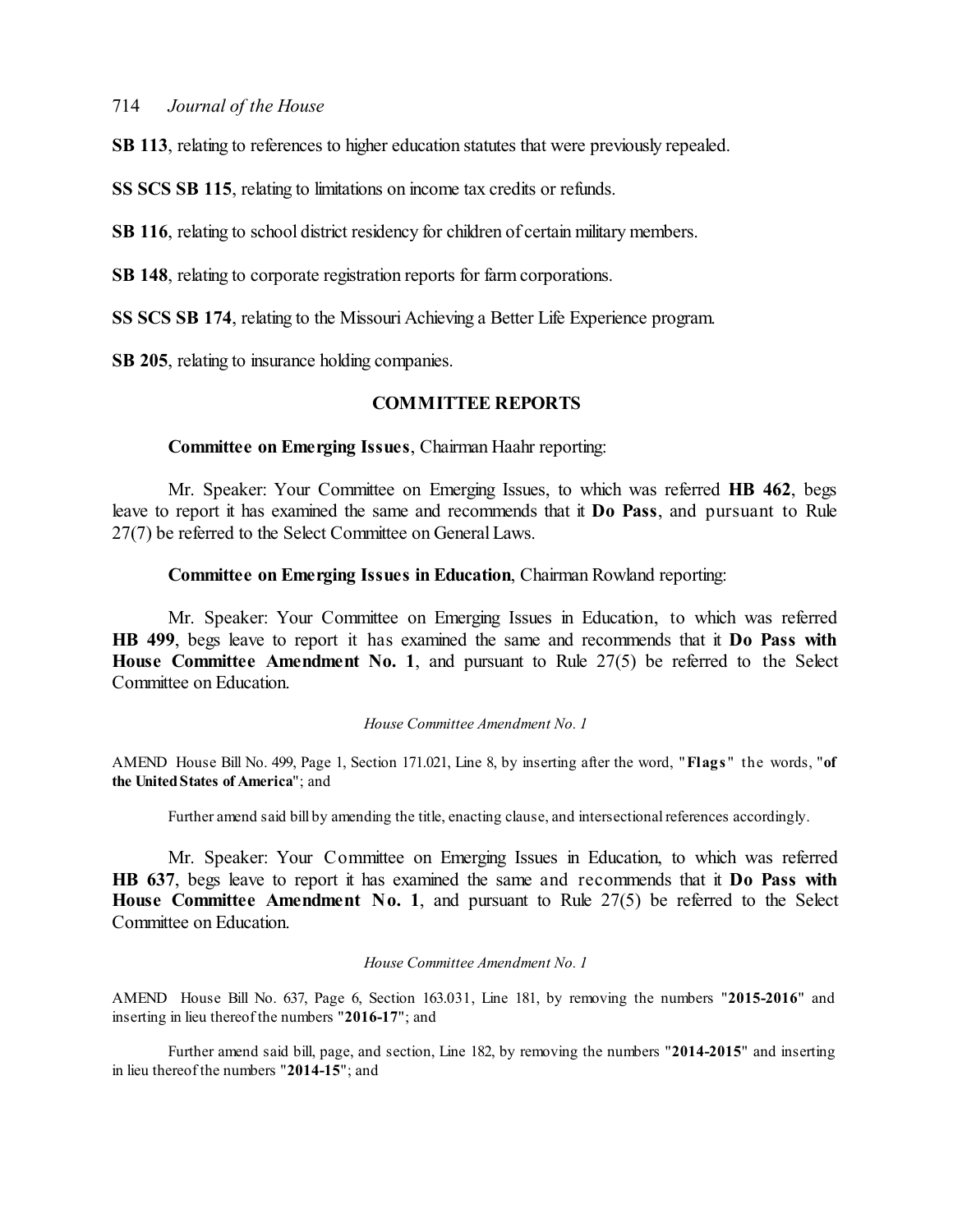Further amend said bill and section, Page 7, Line 185, by removing the numbers "**2014-2015**" and inserting in lieu thereof the numbers "**2014-15**"; and

Further amend said bill by amending the title, enacting clause, and intersectional references accordingly.

# **Committee on Government Oversight and Accountability**, Chairman Barnes reporting:

Mr. Speaker: Your Committee on Government Oversight and Accountability, to which was referred **HB 271**, begs leave to report it has examined the same and recommends that it **Do Pass by Consent**, and pursuant to Rule  $27(11)(d)$  be referred to the Select Committee on Rules.

Mr. Speaker: Your Committee on Government Oversight and Accountability, to which was referred **HB 430**, begs leave to report it has examined the same and recommends that it **Do Pass with House Committee Amendment No. 1**.

#### *House Committee Amendment No. 1*

AMEND House Bill No. 430, Page 1, Section 37.071, Line 8, by deleting all of said line and inserting in lieu thereof the following:

"**mailing of a news release to the communications media. As used in this section, "public governmental body" shall have the same meaning as that term is definedin section 610.010.**"; and

Further amend said bill, page and section, Line 9, by deleting the phrase "**state department**" and inserting in lieu thereof the phrase "**public governmental body**"; and

Further amend said bill, page and section, Line 10, by ins erting immediately after the term "**state**" the following:

#### "**either orally or in writing, depending on the type of communication used, the phrase: "Paid for with taxpayer funds." andshall include**"; and

Further amend said bill, section and page, Line 49, by deleting the phrase "**state department**" and inserting in lieu thereof the phrase "**public governmental body**"; and

Further amend said bill, section and page, Line 50, by deleting the word "**department**" and inserting in lieu thereof the phrase "**governmental body**"; and

Further amend said bill, section, and page, Line 51, by deleting the word "**department**" and inserting in lieu thereof the phrase "**governmental body**"; and

Further amend said bill, section and page, Line 51, by inserting after all of said line the following:

#### "**8. The provisions of this section shall not be retroactive.**"; and

Further amend said bill by amending the title, enacting clause, and intersectional references accordingly.

Mr. Speaker: Your Committee on Government Oversight and Accountability, to which was referred **HB 589**, begs leave to report it has examined the same and recommends that it **Do Pass with House Committee Amendment No. 1**.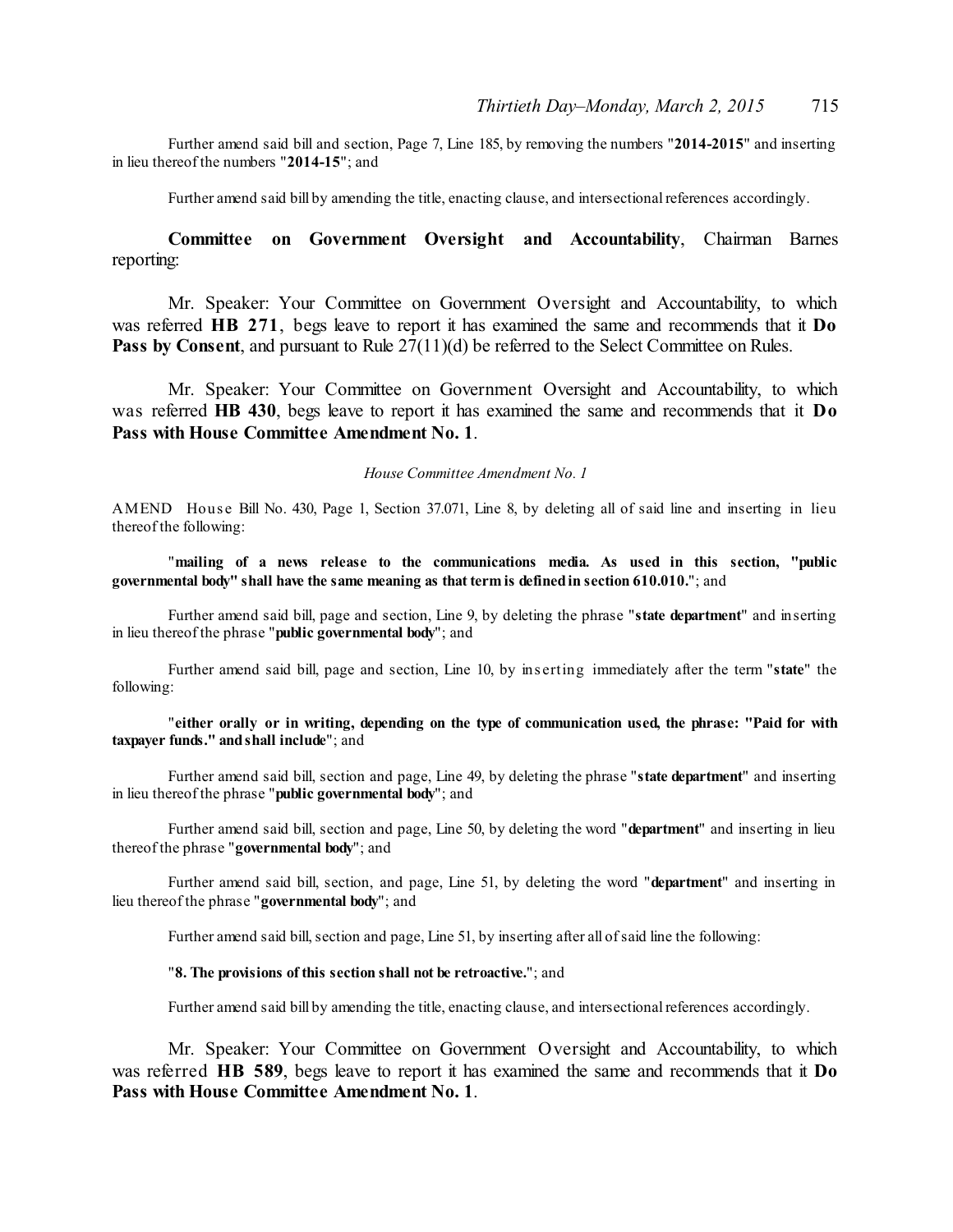#### *House Committee Amendment No. 1*

AMEND House Bill No. 589, Page 9, Section 208.152, Line 303, by capitalizing the words "**audit**" and "**compliance**" on said line; and

Further amend said bill and s ection, Page 10, Line 306, by capitalizing the words "**audit**" and "**compliance**" on said line; and

Further amend said bill, section, and page, Line 307, by inserting immediately after the word "**providers**" the phrase "**five business days**"; and

Further amend said bill, section and page, Line 308, by capitalizing the words "**audit**" and "**compliance**" on said line; and

Further amend said bill, page and section, Lines 311-313, by deleting all of said lines and inserting in lieu thereof the following:

"**payments previously made prior to the five business day after such notice has been sent. Each provider shall provide Missouri Medicaid Audit and Compliance a valid email address and shall agree to receive communications electronically. The notification required under this section shall be delivered in writing by the UnitedStates Postal Service or electronic mail to each provider.**"; and

Further amend said bill, section and page, Line 313, by inserting after all of said line the following:

"**13. Nothing in this s ection shall be construed to abrogate or limit the department's statutory requirement to promulgate rules under chapter 536.**"; and

Further amend said bill by amending the title, enacting clause, and intersectional references accordingly.

# **Committee on Health and Mental Health Policy**, Chairman Frederick reporting:

Mr. Speaker: Your Committee on Health and Mental Health Policy, to which was referred **HB 202**, begs leave to report it has examined the same and recommends that it **Do Pass**, and pursuant to Rule 27(12) be referred to the Select Committee on Social Services.

Mr. Speaker: Your Committee on Health and Mental Health Policy, to which was referred **HB 319**, begs leave to report it has examined the same and recommends that it **Do Pass with House Committee Amendment No. 1**, and pursuant to Rule 27(12) be referred to the Select Committee on Social Services.

#### *House Committee Amendment No. 1*

AMEND House Bill No. 319, Page 1, Section 208.675, Line 3, by deleting all of said line and inserting in lieu thereof the following:

#### "**(1) Physicians, assistant physicians, andphysician assistants;**"; and

Further amend said bill, page, and section, Line 5, by deleting all of said line and inserting in lieu thereof the following:

" **(3) Dentists, oral surgeons, and dental hygienists under the supervision of a currently registered and licenseddentist;**"; and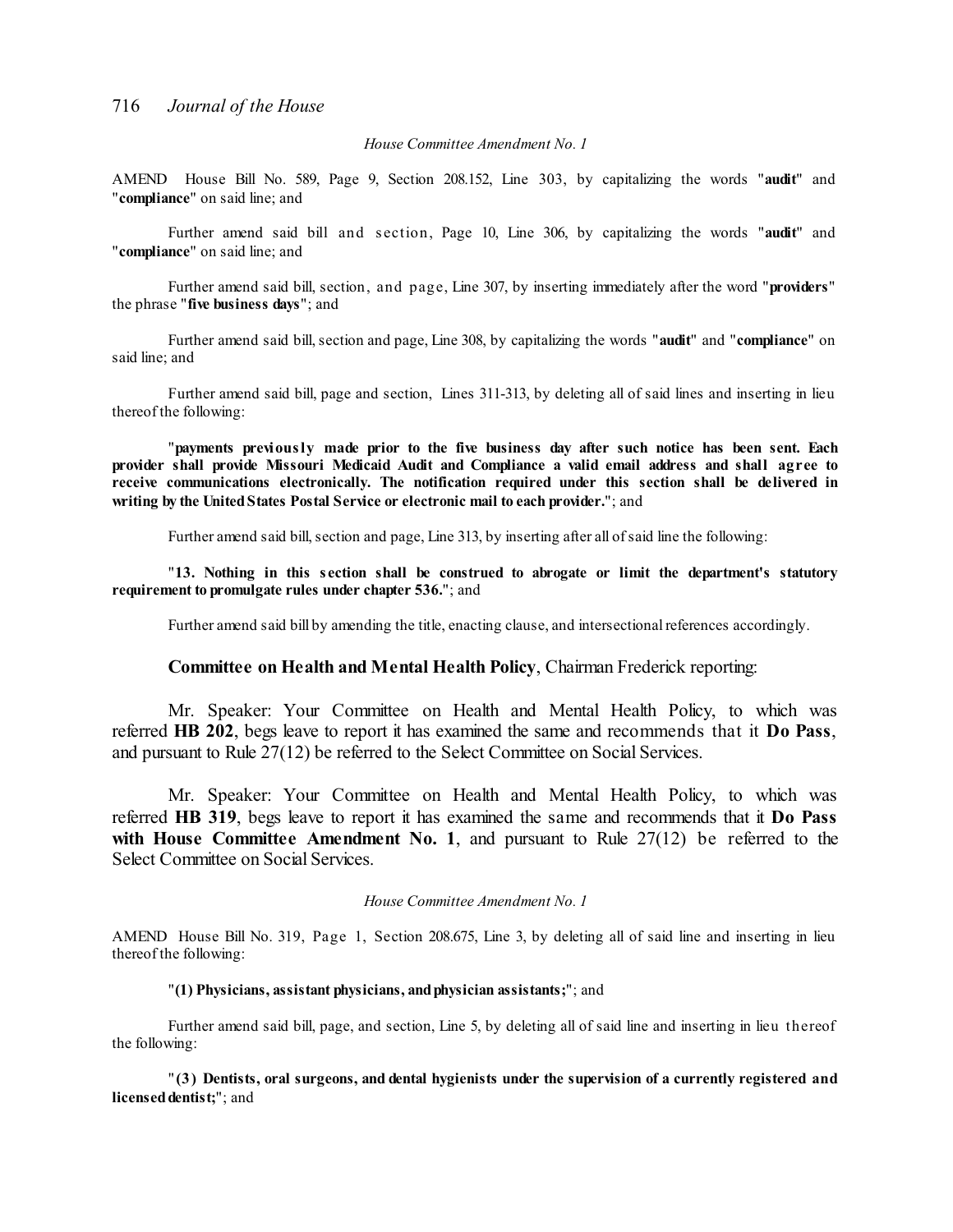Further amend said bill, page, and section, Lines 9 through 10, by deleting all ofsaid lines and inserting in lieu thereof the following:

"**(7) Clinical social workers;**

- **(8) Podiatrists;**
- **(9) Licensedprofessional counselors; or**

**(10) Eligible health care providers under subdivisions (1) through (9) of this section practicing in a rural health clinic or federally qualifiedhealth center.**"; and

Further amend said bill and page, Section 208.677, Line 3, by inserting after the words "**for the encounter**" the following:

"**, andthe term "clinical staff" shall mean any health care provider licensedin this state**"; and

Further amend said bill and section, Page 2, Line 11, by deleting all ofsaid line and inserting in lieu thereof the following:

#### "**(6) Long-term care facility licensedunder Chapter 198;**"; and

Further amend said bill, page, and section, Lines 24 through 25, by deleting all ofsaid lines and inserting in lieu thereof the following:

"**(14) School;**

- **(15) The MO HealthNet recipient's home; or**
- **(16) Clinical designatedarea in a pharmacy.**"; and

Further amend said bill by amending the title, enacting clause, and intersectional references accordingly.

Mr. Speaker: Your Committee on Health and Mental Health Policy, to which was referred **HB 769**, begs leave to report it has examined the same and recommends that it **Do Pass with House Committee Amendment No. 1**, and pursuant to Rule 27(12) be referred to the Select Committee on Social Services.

#### *House Committee Amendment No. 1*

AMEND House Bill No. 769, Page 1, in the Title, Line 2, by deleting the words "two new sections" and inserting in lieu thereof the words "one new section"; and

Further amend said bill, Page 1, Section A, Lines 1 and 2, by deleting all of said lines and inserting in lieu thereof the following:

"Section A. Chapter 376, RSMo, is amended by adding thereto one new s ection, to be known as section 376.1800, to read as follows:"; and

Further amend s aid bill, Page 1, Section 376.1800, Lines 8 and 10, by deleting the word "**section**" and inserting in lieu thereof the word "**chapter**"; and

Further amend said bill, Page 2, Section 376.1800, Lines 27 to 36, by deleting all of said lines and inserting in lieu thereof the following:

"5. (1) For any patient who enters into a medical retainer agreement under this section and who has established a health savings account (HSA) in compliance with 26 U.S.C. Section 223, or who has a flexible **spending arrangement (FSA) or health reimbursement arrangement (HRA), fees under the patient's medical retainer agreement may be paid from such health savings account or reimburs ed through such flexible spending arrangement or health reimburs ement arrangement, subject to any federal or state laws regarding**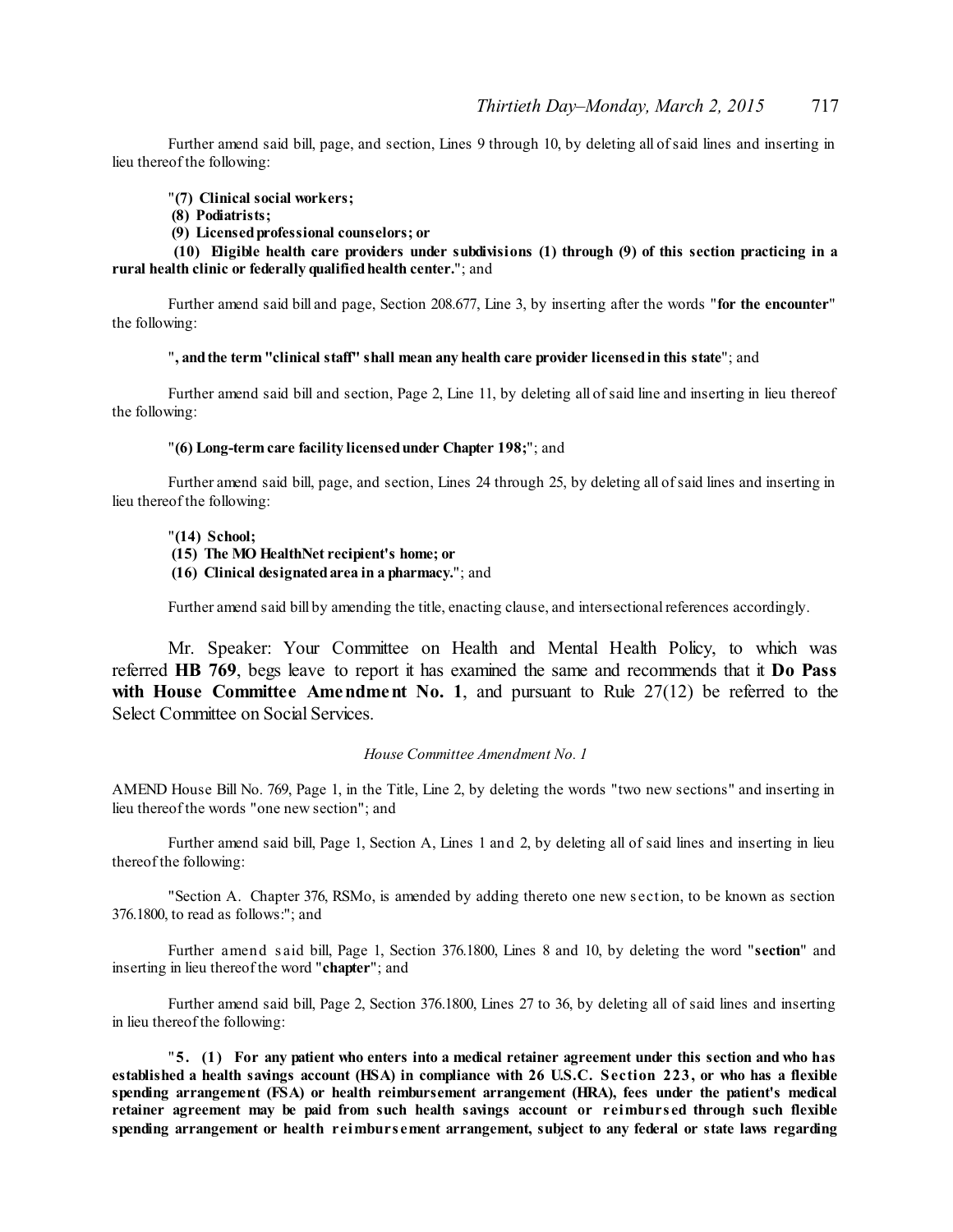**qualified expenditures from a health savings account, or reimbursement through a flexible spending arrangement or a health reimbursement arrangement.**

**(2) The employer of any patient describedin subdivision (1) of this subsection may:**

**(a) Make contributions to such patient's health savings account, flexible spending arrangement, or health reimbursement arrangement to cover all or any portion of the agreed-upon fees under the patient's medical retainer agreement, subject to any federal or state restrictions on contributions made by an employer to a health savings account, or reimbursement through a flexible spending arrangement, or health reimbursement arrangement; or**

**(b) Pay the agreed-upon fees directly to the physician under the medical retainer agreement.**"; and

Further amend said bill, Page 2, Section 376.1800, Line 39, by inserting after all ofsaid line the following:

"**7. A covenant not to compete entered into between a physician and a nonprofit employer shall not apply to medical retainer agreements under this section entered into or continued after termination of the physician's employment with such nonprofit employer. No physician shall be deemed in breach of any** covenant not to compete with a previous nonprofit employer as a result of entering into or continuing of a **medical retainer agreement under this section after termination of the physician's employment.**"; and

Further amend said bill, Page 2, Section 376.1805, Lines 1 to 12, by deleting all ofsaid lines; and

Further amend said title, enacting clause and intersectional references accordingly.

## **Select Committee on Commerce**, Chairman Zerr reporting:

Mr. Speaker: Your Select Committee on Commerce, to which was referred **HB 497, with House Committee Amendment No. 1**, begs leave to report it has examined the same and recommends that it **Do Pass with House Committee Substitute**.

Mr. Speaker: Your Select Committee on Commerce, to which was referred **HB 514**, begs leave to report it has examined the same and recommends that it **Do Pass**.

Mr. Speaker: Your Select Committee on Commerce, to which was referred **HB 777, with House Committee Amendment No. 1, begs leave to report it has examined the same and** recommends that it **Do Pass with House Committee Substitute**.

**Select Committee on State and Local Governments**, Chairman Solon reporting:

Mr. Speaker: Your Select Committee on State and Local Governments, to which was referred **HB 553, with House Committee Amendment No. 1**, begs leave to report it has examined the same and recommends that it **Do Pass with House Committee Substitute**.

Mr. Speaker: Your Select Committee on State and Local Governments, to which was referred **HB 613, with House Committe e Amendment No. 1**, begs leave to report it has examined the same and recommends that it **Do Pass with House Committee Substitute**.

**Select Committee on Utilities**, Chairman Berry reporting:

Mr. Speaker: Your Select Committee on Utilities, to which was referred **HB 203, with House Committee Amendment No. 1**, begs leave to report it has examined the same and recommends that it **Do Pass with House Committee Substitute**.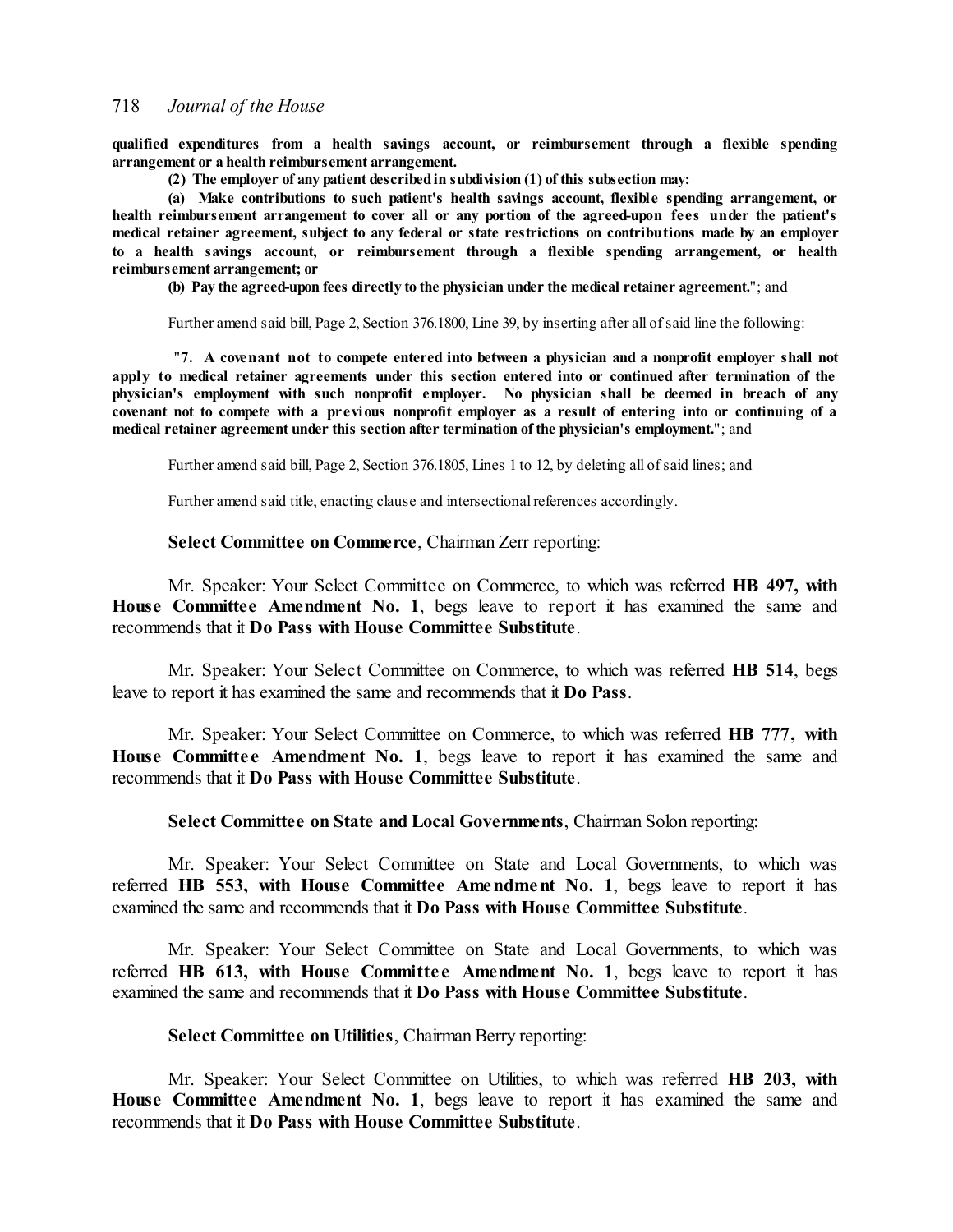Mr. Speaker: Your Select Committee on Utilities, to which was referred **HB 600**, begs leave to report it has examined the same and recommends that it **Do Pass**.

Mr. Speaker: Your Select Committee on Utilities, to which was referred **HB 722, with House Committee Amendment No. 1**, begs leave to report it has examined the same and recommends that it **Do Pass with House Committee Substitute**.

Mr. Speaker: Your Select Committee on Utilities, to which was referred **SCR 3**, begs leave to report it has examined the same and recommends that it **Do Pass**.

# **INTRODUCTION OF HOUSE CONCURRENT RESOLUTIONS**

The following House Concurrent Resolution was read the first time and copies ordered printed:

**HCR 38**, introduced by Representative Haahr, relating to the Human Trafficking Task Force.

# **INTRODUCTION OF HOUSE BILLS**

The following House Bills were read the first time and copies ordered printed:

**HB 1083**, introduced by Representative Leara, relating to the licensure of psychologists.

**HB 1084**, introduced by Representative Miller, relating to sulfur dioxide ambient air quality monitoring.

**HB 1085**, introduced by Representative Lair, relating to school employee retirement systems.

**HB 1086**, introduced by Representative Lair, relating to school employee retirement systems.

**HB 1087**, introduced by Representative Bernskoetter, relating to the state employee deferred compensation program.

**HB 1088**, introduced by Representative Parkinson, relating to computer programming course work.

**HB 1089**, introduced by Representative Moon, relating to academic content standards.

**HB 1090**, introduced by Representative Morris, relating to an electronic tracking system for certain home- and community-based providers.

**HB 1091**, introduced by Representative Phillips, relating to special license plates.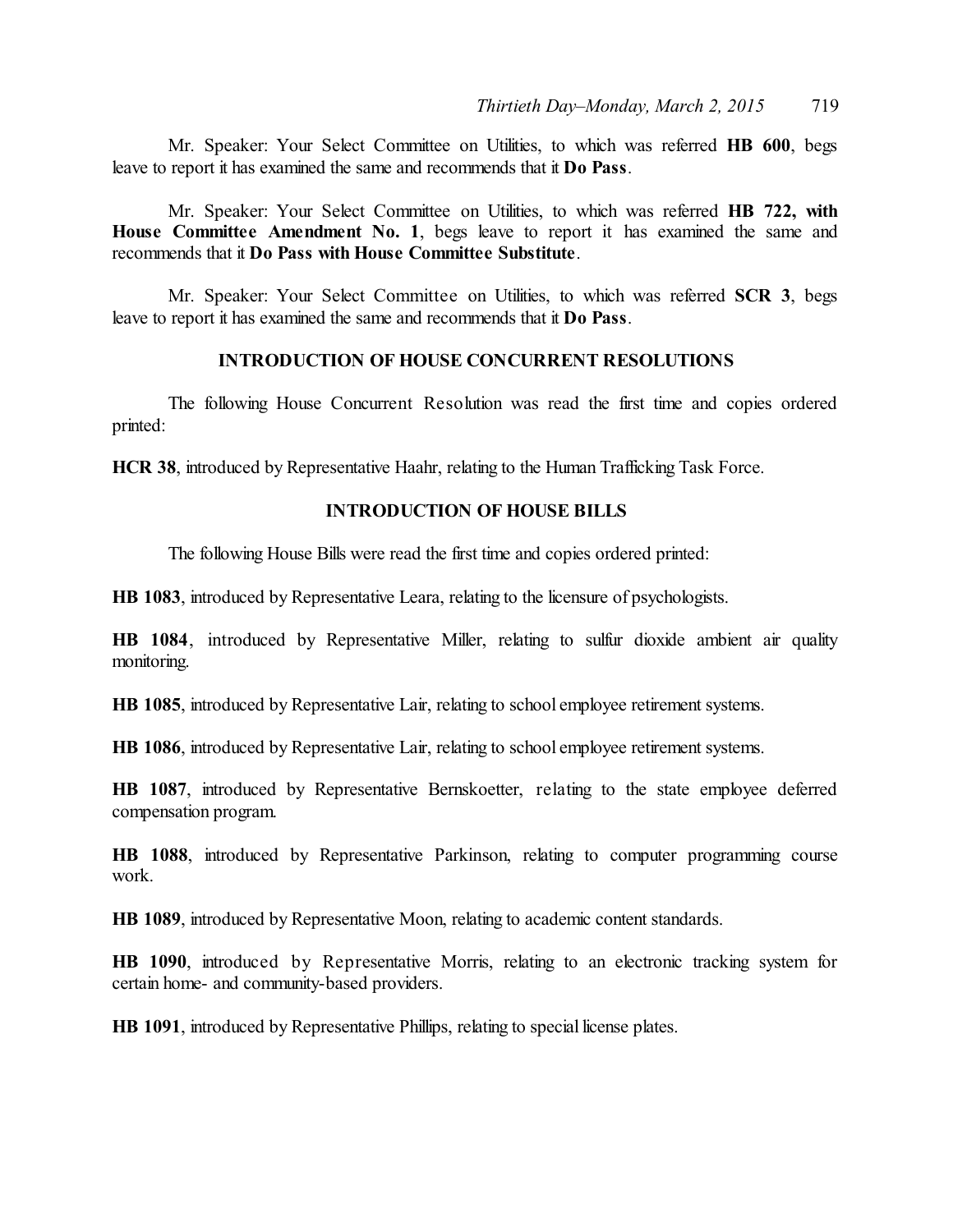# **MESSAGES FROM THE SENATE**

Mr. Speaker: I am instructed by the Senate to inform the House of Representatives that the Senate has taken up and adopted **HCR 20**.

Mr. Speaker: I am instructed by the Senate to inform the House of Representatives that the Senate has taken up and adopted **SCR 12**.

In which the concurrence of the House is respectfully requested.

The following members' presence was noted: Barnes, Lair, and Wood.

# **ADJOURNMENT**

On motion of Representative Richardson, the House adjourned until 4:00 p.m., Tuesday, March 3, 2015.

# **COMMITTEE HEARINGS**

AGRICULTURE POLICY Tuesday, March 3, 2015, 12:00 PM, House Hearing Room 6. **CANCELLED** 

AGRICULTURE POLICY Wednesday, March 4, 2015, 12:00 PM, House Hearing Room 7. Public hearing will be held: HCR 35, HB 882 Executive session may be held on any matter referred to the committee.

APPROPRIATIONS - ELEMENTARY AND SECONDARY EDUCATION Wednesday, March 4, 2015, 1:00 PM, House Hearing Room 5. Executive session may be held on any matter referred to the committee. Public Testimony on the direction Missouri should take on state educational assessments.

CHILDREN AND FAMILIES Tuesday, March 3, 2015, Upon Conclusion of Morning Session at 12:00 PM, House Hearing Room 1. **CANCELLED** 

CHILDREN AND FAMILIES Wednesday, March 4, 2015, Immediately upon morning recess, North Gallery. Executive session will be held: HB 684 Executive session may be held on any matter referred to the committee. Immediately upon morning recess.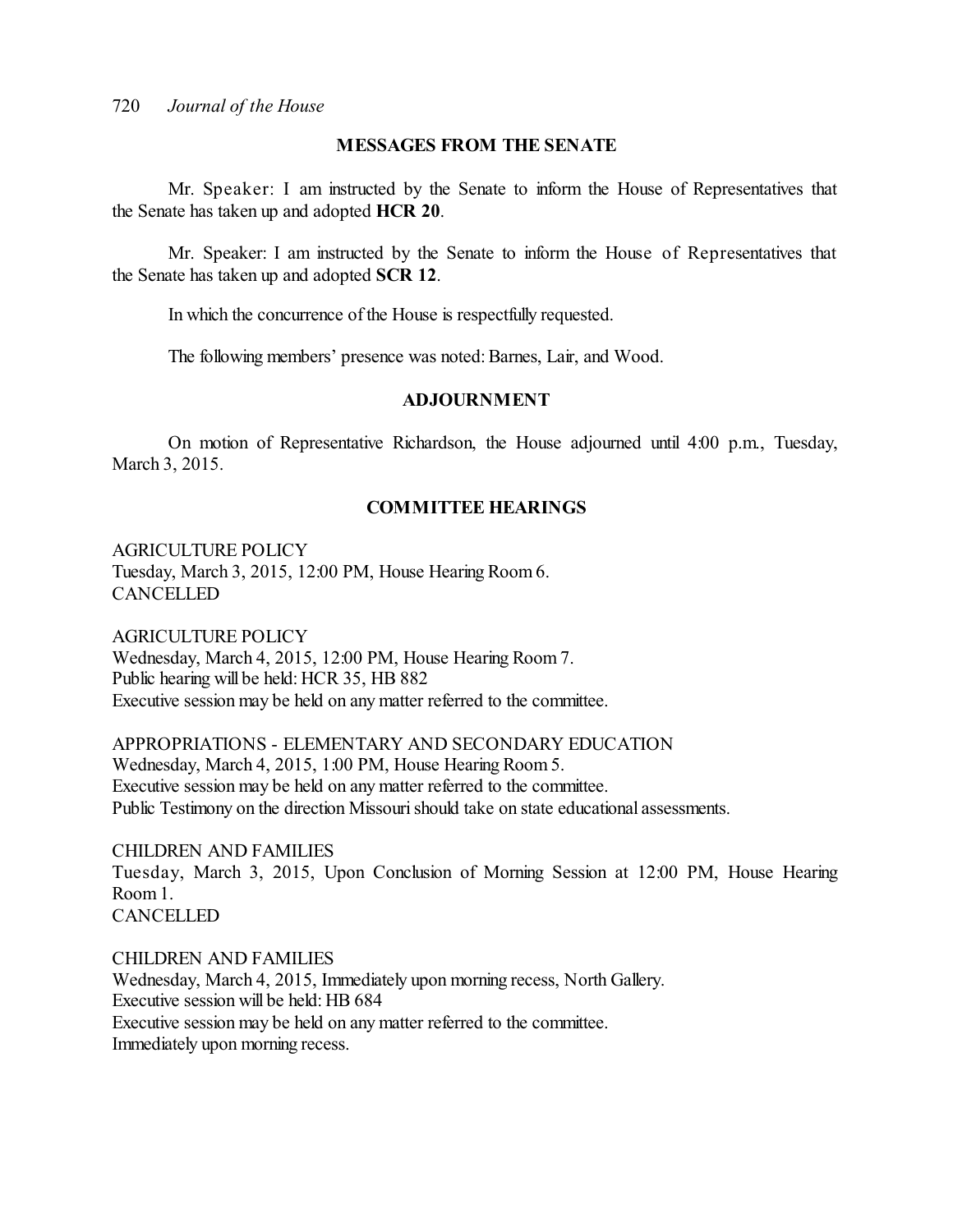CIVIL AND CRIMINAL PROCEEDINGS

Wednesday, March 4, 2015, 12:00 PM, House Hearing Room 1. Public hearing will be held: HB 247, HB 302, HB 503, HB 612, HB 767, HB 807 Executive session may be held on any matter referred to the committee.

**CORRECTIONS** Wednesday, March 4, 2015, 8:00 AM, House Hearing Room 5. Public hearing will be held: HB 947, HB 978 Executive session may be held on any matter referred to the committee.

ECONOMIC DEVELOPMENT AND BUSINESS ATTRACTION AND RETENTION Tuesday, March 3, 2015, 2:00 PM, House Hearing Room 6. **CANCELLED** 

**ELECTIONS** Tuesday, March 3, 2015, 8:15 AM, House Hearing Room 5. **CANCELLED** 

**ELECTIONS** Tuesday, March 3, 2015, 3:30 PM, South Gallery. Executive session will be held: HB 339 Executive session may be held on any matter referred to the committee.

EMERGING ISSUES Wednesday, March 4, 2015, 1:00 PM, House Hearing Room 3. Public hearing will be held: HB 376, HCR 14, HCR 19 Executive session may be held on any matter referred to the committee. **CORRECTED** 

EMPLOYMENT SECURITY Wednesday, March 4, 2015, 8:00 AM, House Hearing Room 7. Public hearing will be held: HB 1010 Executive session may be held on any matter referred to the committee.

ENERGY AND THE ENVIRONMENT Tuesday, March 3, 2015, 8:00 AM, House Hearing Room 7. **CANCELLED** 

FISCAL REVIEW Wednesday, March 4, 2015, 9:30 AM, South Gallery. Executive session may be held on any matter referred to the committee.

FISCAL REVIEW Thursday, March 5, 2015, 9:30 AM, South Gallery. Executive session may be held on any matter referred to the committee.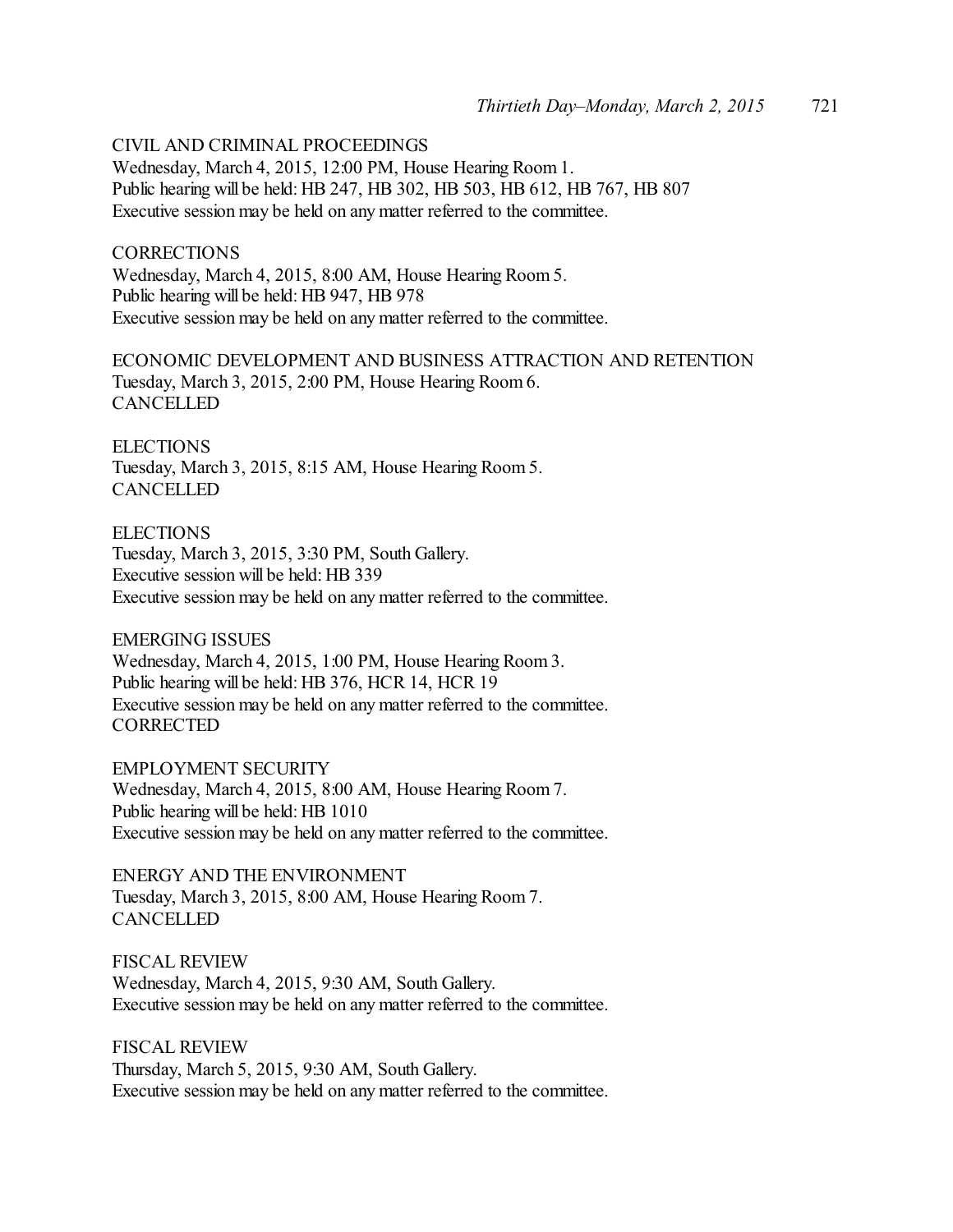# HEALTH AND MENTAL HEALTH POLICY

Wednesday, March 4, 2015, Upon Conclusion of Afternoon Session, House Hearing Room 3. Public hearing will be held: HB 343, HB 832, HB 965, HCR 23 Executive session may be held on any matter referred to the committee. AMENDED

# HEALTH INSURANCE

Wednesday, March 4, 2015, 8:00 AM, House Hearing Room 4. Public hearing will be held: HB 780 Executive session will be held: HB 766 Executive session may be held on any matter referred to the committee. AMENDED

HIGHER EDUCATION Tuesday, March 3, 2015, 8:00 AM, House Hearing Room 6. **CANCELLED** 

LOCAL GOVERNMENT Tuesday, March 3, 2015, Upon Adjournment, House Hearing Room 5. Public hearing will be held: HB 511, HB 530, HB 751, HB 864, HB 875, HB 994 Executive session will be held: HB 706 Executive session may be held on any matter referred to the committee.

LOCAL GOVERNMENT Tuesday, March 3, 2015, 12:30 PM, House Hearing Room 5. CANCELLED

**PENSIONS** Tuesday, March 3, 2015, 8:30 AM, House Hearing Room 4. **CANCELLED** 

PROFESSIONAL REGISTRATION AND LICENSING Tuesday, March 3, 2015, 12:30 PM, House Hearing Room 4. **CANCELLED** 

# SELECT COMMITTEE ON BUDGET

Tuesday, March 3, 2015, 3:00 PM, House Hearing Room 3. Executive session will be held: HB 1, HB 2, HB 3, HB 4, HB 5, HB 6, HB 7, HB 8, HB 9, HB 10, HB 11, HB 12, HB 13 Executive session may be held on any matter referred to the committee. Note time change. **CORRECTED** 

SELECT COMMITTEE ON JUDICIARY Wednesday, March 4, 2015, 5:00 PM, House Hearing Room 1. Executive session will be held: HB 95, HB 152, HB 276 Executive session may be held on any matter referred to the committee.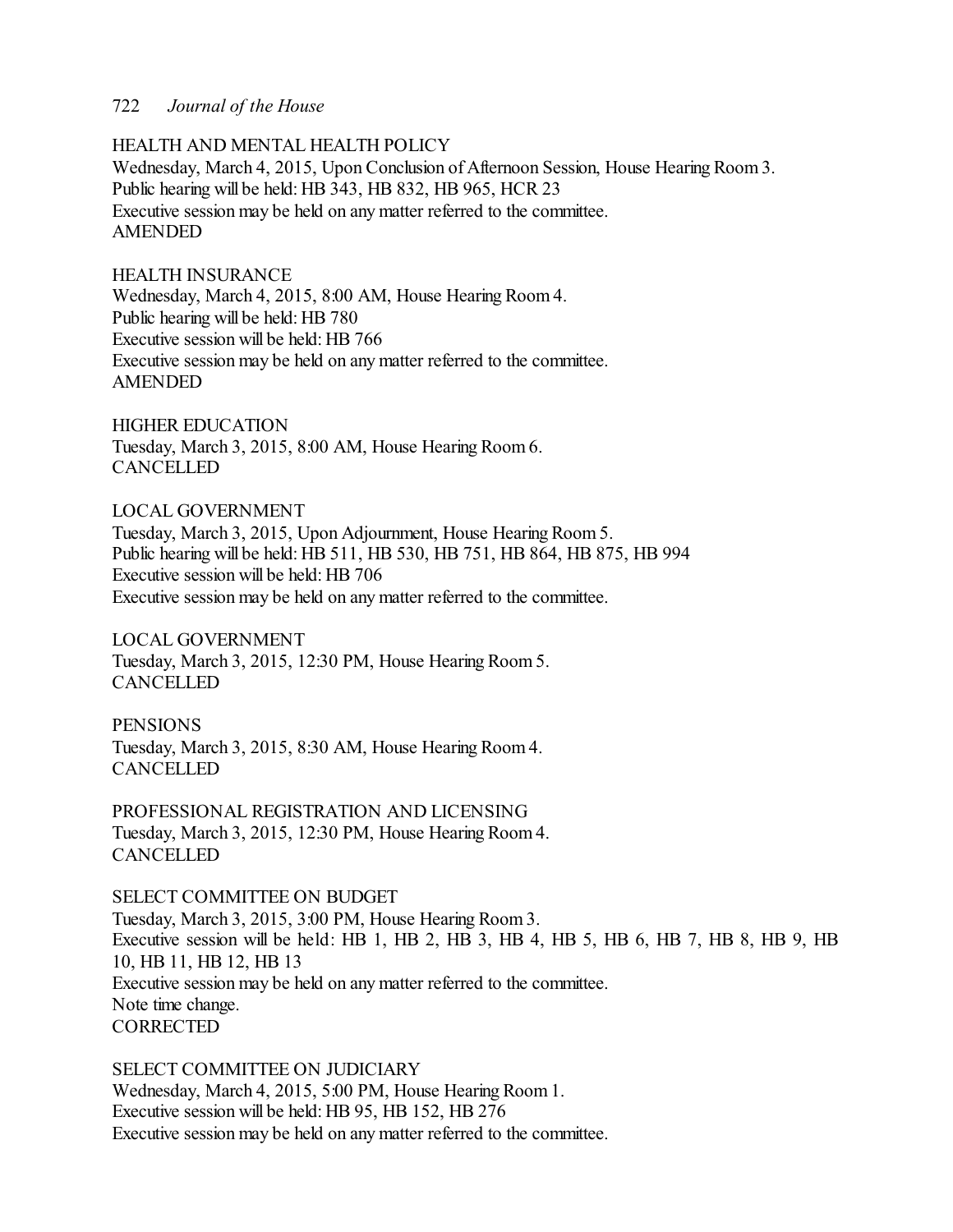TRADE AND TOURISM Wednesday, March 4, 2015, 8:00 AM, House Hearing Room 1. Public hearing will be held: HB 567, HB 910, HB 918 Executive session may be held on any matter referred to the committee.

TRANSPORTATION Tuesday, March 3, 2015, 12:30 PM, House Hearing Room 7. CANCELLED

WAYS AND MEANS Tuesday, March 3, 2015, 5:00 PM, House Hearing Room 1. Public hearing will be held: HB 194, HB 585, HB 759, HB 811, HB 841 Executive session will be held: HB 268, HB 321, HB 444, HB 590, HB 838 Executive session may be held on any matter referred to the committee.

# **HOUSE CALENDAR**

# THIRTY-FIRST DAY, TUESDAY, MARCH 3, 2015

# **HOUSE CONCURRENT RESOLUTIONS FOR SECOND READING**

HCR 38

# **HOUSE BILLS FOR SECOND READING**

HB 1083 through HB 1091

# **HOUSE BILLS FOR PERFECTION**

HCS HB 138 - Reiboldt HB 506 - Zerr HB 468 - Berry HB 111 - Crawford HCS HB 587 - Dugger HCS HB 181 - Haahr HCS HB 112 - Franklin HB 384 - Flanigan HCS HB 513 - McCaherty HB 118 - Burlison HCS HB 187 - Fitzpatrick HCS HB 777 - Pfautsch HCS HB 497 - Austin